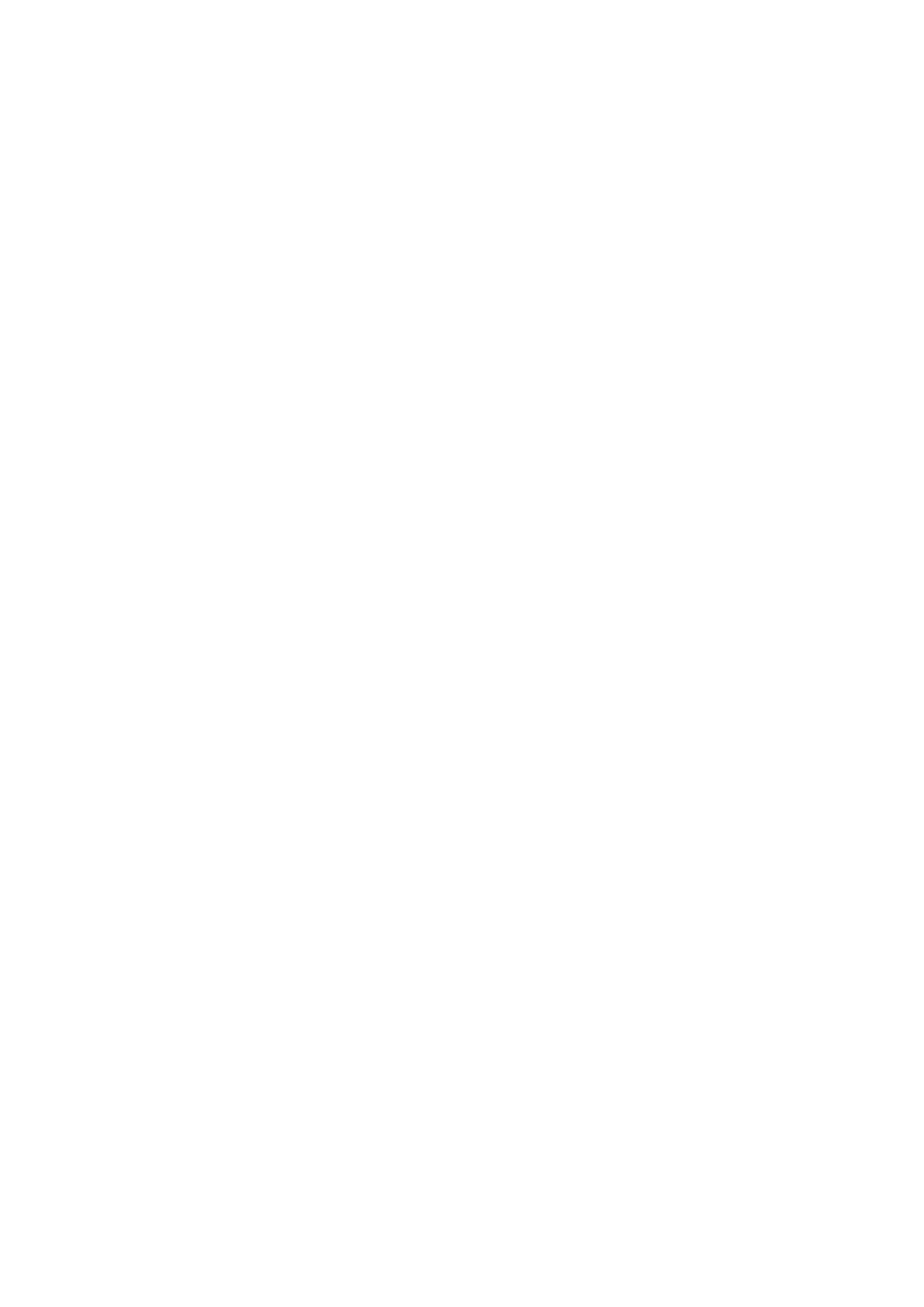

# Work Programme In effect from

Programme for User-driven Research-based Innovation (BIA)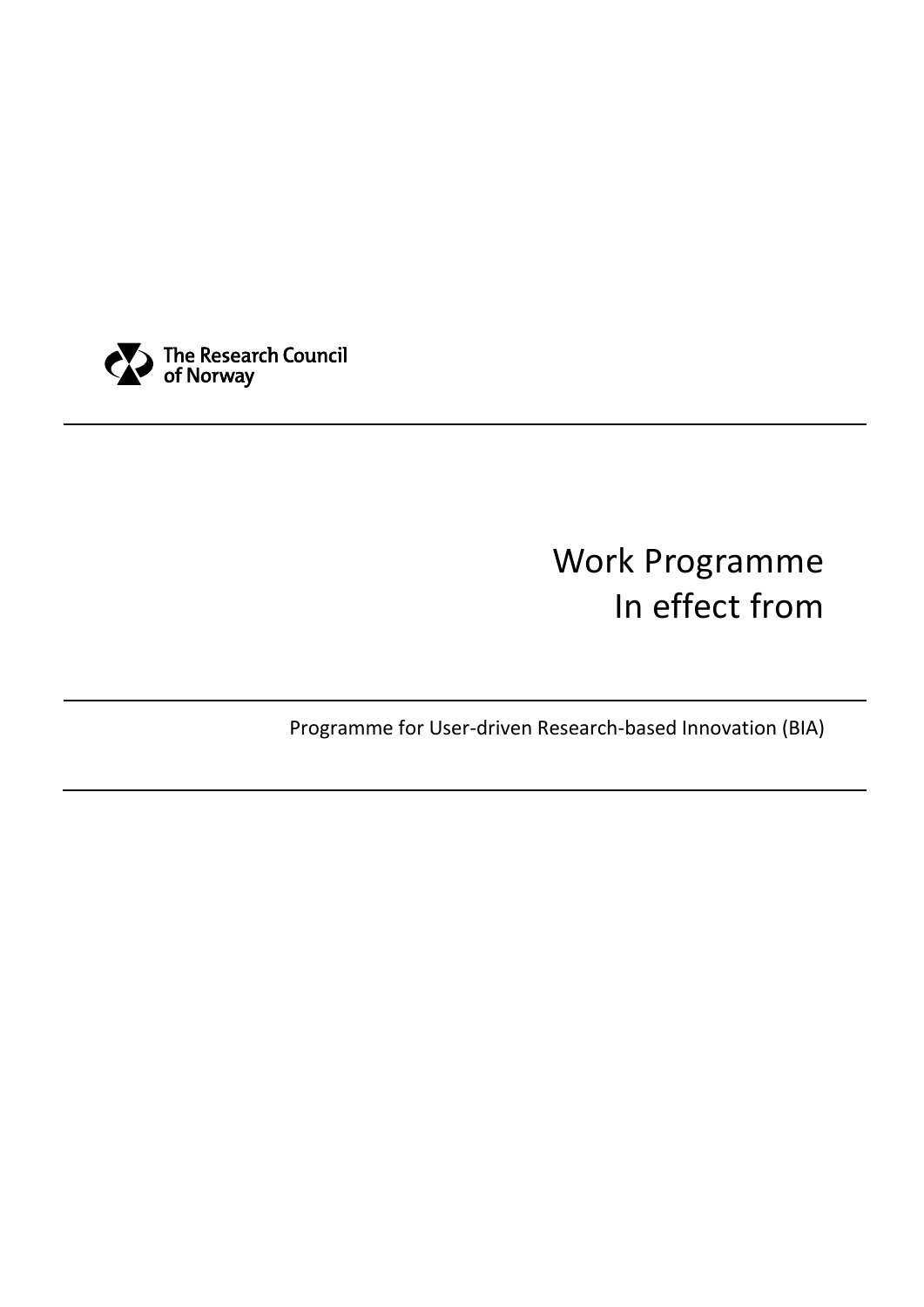© The Research Council of Norway 2018

The Research Council of Norway Visiting address: Drammensveien 288 P.O.Box 564 NO-1327 Lysaker Telephone: +47 22 03 70 00

### [post@rcn.no](mailto:post@rcn.no)

[www.rcn.no](http://www.rcn.no/)

The report can be downloaded at [www.forskningsradet.no/publikasjoner](http://www.forskningsradet.no/publikasjoner)

English translation: Glenn Wells/Carol B. Eckmann Graphic design cover: Design et cetera Photo cover: Shutterstock

Oslo, March 2018

ISBN 978-82-12-03670-3 (pdf)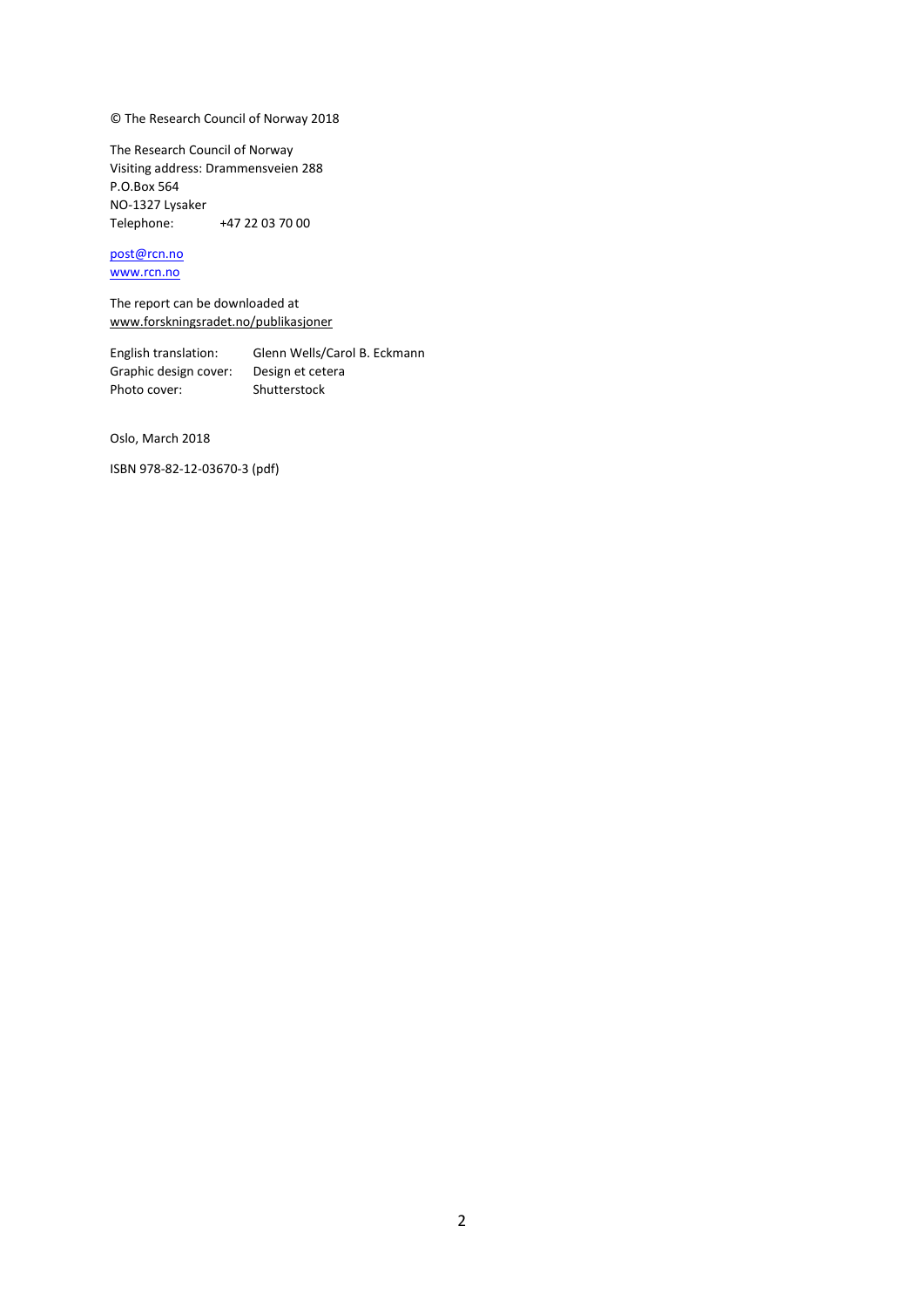### **Contents**

| $\mathbf{1}$   |     |  |  |  |  |  |  |
|----------------|-----|--|--|--|--|--|--|
| $\overline{2}$ |     |  |  |  |  |  |  |
| 3              |     |  |  |  |  |  |  |
|                | 3.1 |  |  |  |  |  |  |
|                | 3.2 |  |  |  |  |  |  |
| 4              |     |  |  |  |  |  |  |
| 5              |     |  |  |  |  |  |  |
| 6              |     |  |  |  |  |  |  |
| 7 <sup>1</sup> |     |  |  |  |  |  |  |
| 8              |     |  |  |  |  |  |  |
| 9              |     |  |  |  |  |  |  |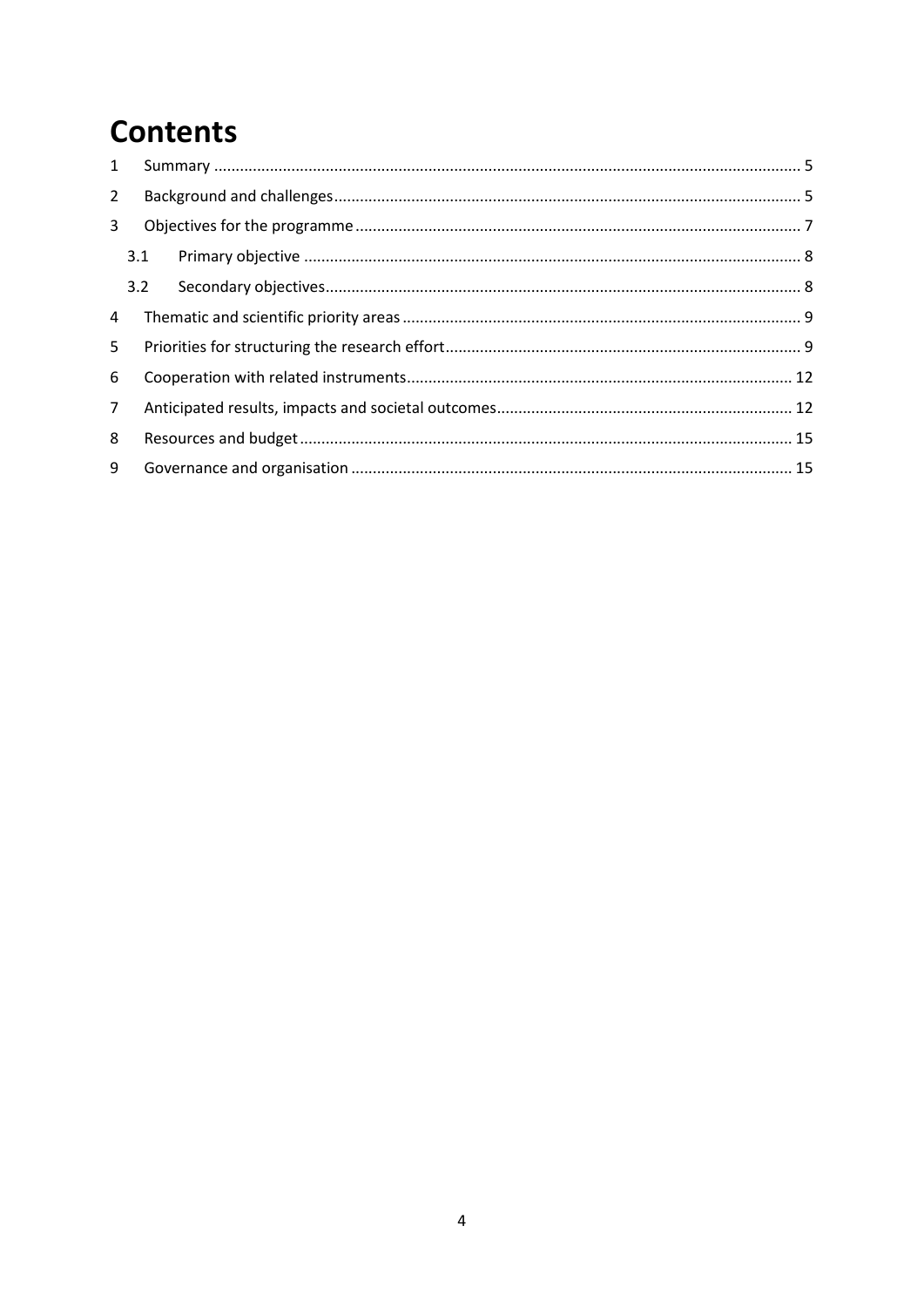## <span id="page-5-0"></span>**1 Summary**

The Programme for User-driven Research-based Innovation (BIA) promotes the capacity and willingness of Norwegian trade and industry to innovate by providing support for R&D projects based on companies' own strategies and challenges, independent of field or topic.

The BIA programme comprises an open competitive arena for grants to Innovation Projects for the Industrial Sector, where the key criteria for awarding funding are research content, level of innovation, potential for value creation, and relevance and benefit to society. The programme is the Research Council of Norway's primary instrument for providing funding to all segments of Norwegian trade and industry seeking to use research and development (R&D) to become more innovative, competitive and internationally oriented. The BIA programme coordinates its activities with the SkatteFUNN tax deduction scheme and other programmes and instruments within and outside the Research Council that are targeted towards R&D-based innovation.

The BIA programme's most important activity is the announcement of funding for research-based innovation projects. The programme will also employ project types and support schemes that can lay the foundation for future innovation and value creation in both the short and the long term. The programme seeks to award funding to ambitious projects in which project participants demonstrate a major commitment to achieving good results. The programme actively promotes collaboration between companies and research groups and among companies, both nationally and internationally. The programme will implement creative and experimental work methods to help to develop optimal instruments for realising the value creation potential of intensified investment in research by Norwegian trade and industry. The programme also emphasises the need to disseminate research findings and boost understanding of the importance of industry-oriented research.

## <span id="page-5-1"></span>**2 Background and challenges**

#### *Background*

Since its launch in 2005, the Programme for User-driven Research-based Innovation (BIA) has become the Research Council's key funding instrument for industry-oriented research. The programme was established as part of the follow-up to the government white paper *Commitment to Research* (Report No. 20 (2004–2005) to the Storting), which emphasised that Norwegian trade and industry needed to increase R&D investment in order to fulfil the potential for value creation inherent in research-based innovation. An analysis carried out in connection with the preparation of the white paper concluded that a large portion of the R&D conducted by industry did not lie within the thematic priority areas defined in the existing Research Council programmes. A decision was therefore taken in 2005 to launch a new programme concept termed the Programme for User-driven Research-based Innovation (BIA). The BIA programme was to provide an open competitive arena for project funding, in which no thematic areas or branches of industry were to be assigned priority in advance, and in which funding was to be granted based on an assessment of the proposed projects' research content, level of innovation, potential for value creation, and relevance and benefit to society. Companies were to be given the freedom to design projects based on their own strategies and R&D needs and were not to be confined to specific thematic priority areas or topics. The BIA programme would thus complement existing thematic and sector-oriented programmes and strengthen the Research Council's role in promoting innovation and competitiveness in Norwegian trade and industry. The BIA programme was also intended to complement the new SkatteFUNN tax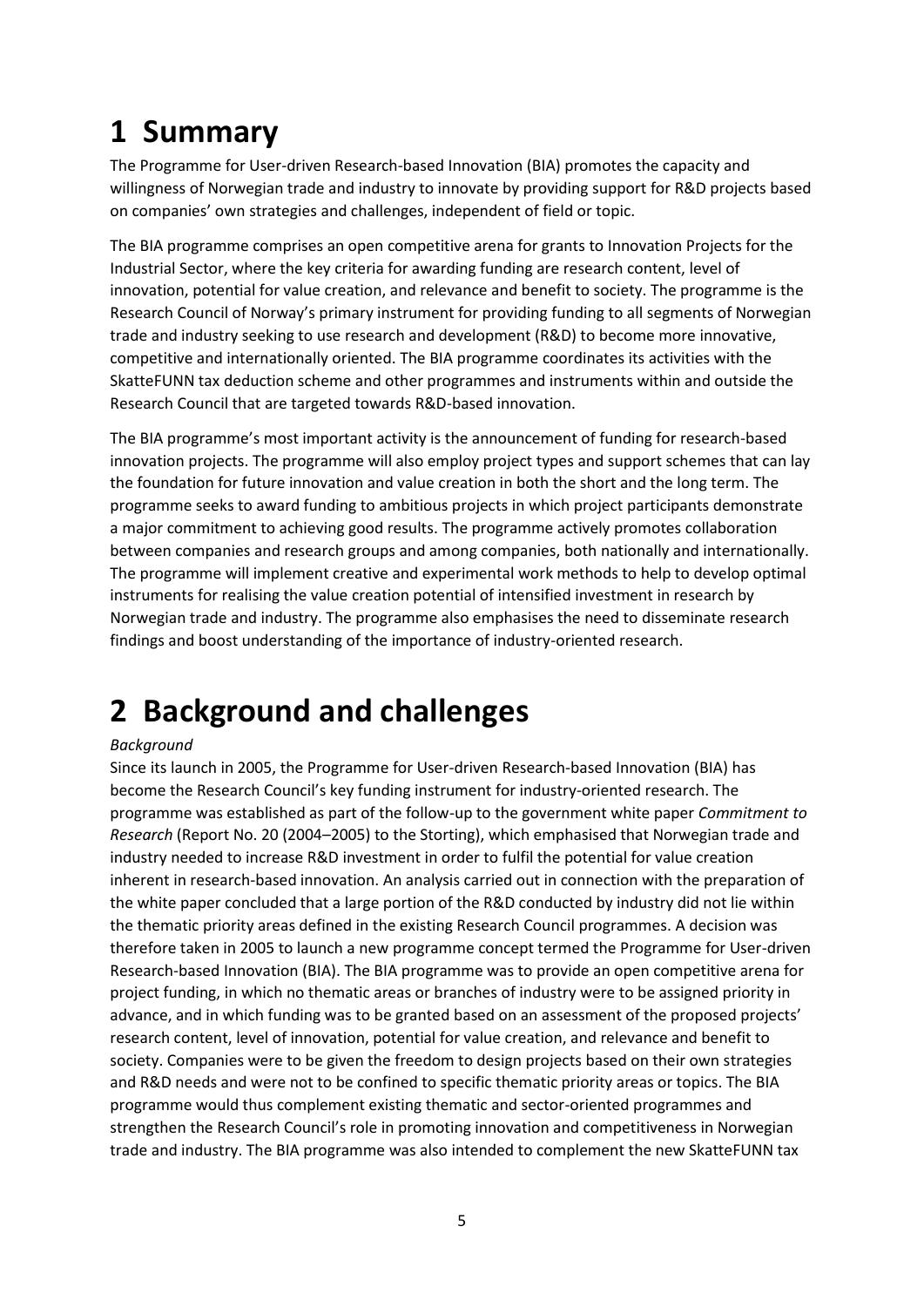deduction scheme by making it possible to realise more ambitious projects and carry out more comprehensive R&D activities.

#### *The BIA programme as funding instrument*

After 12 years of activity, it is clear that the BIA programme concept is successful in terms of fulfilling its main purpose and has been effective for achieving the established objectives. <sup>1</sup> The past ten years of ongoing analyses by the Møreforskning research institute of user-driven research funded by the BIA programme shows that the project portfolio is at the forefront in terms of project quality, level of ambition and financial and socio-economic returns. BIA projects also continue to have a significant impact on companies in terms of competitiveness, competency and cooperation with R&D institutions long after the projects have been concluded. Detailed case studies of the projects also show the BIA programme has been a significant driver of progress in Norwegian companies through both Innovation Projects and Knowledge-building Projects.<sup>2</sup> Funding under the BIA programme has triggered many R&D efforts that would not be achieved without this support and mobilises private capital to fund R&D investments within companies.

External evaluations show that the BIA programme has developed a diversified portfolio of projects in a wide range of areas and with highly varied scientific content. There is a broad spectrum of companies participating in the programme in terms of both size and research experience – ranging from well-established firms to research-based start-up enterprises and companies with little R&D experience. The cooperation between these companies and research groups has played a key role in the project results. The BIA programme facilitates recruitment to research, both as a gateway to the Research Council for companies participating in the SkatteFUNN tax deduction scheme and the BIA programme, and through further recruitment to other funding instruments, such as the Centres for Research-based Innovation (SFI) scheme.<sup>3</sup> The programme is useful in promoting the Government's ambitions to increase R&D investments from trade and industry. Its open, thematically unlimited design is well suited to the needs for research-based innovation in companies whose activities do not lie within the areas defined in the Research Council's thematically-oriented programmes. It is important that the Research Council continues to develop the programme as an instrument. The BIA programme must be both exploratory and experimental within its framework in order to meet the changing needs of industry.

#### *Challenges*

 $\overline{a}$ 

The structure of the BIA programme makes it possible to implement specific measures to achieve key objectives of the Government's Long-term plan for research and higher education,<sup>4</sup> such as enhancing competitiveness in Norwegian trade and industry through industry-oriented research and innovation. The BIA programme plays an important role in enabling the Research Council to reach its strategic objectives for an innovative business sector<sup>5</sup> in areas outside the framework of the thematically-oriented programmes. Additionally, the programme's stipulations requiring cooperation between industry and R&D groups help to fulfil the Research Council's objectives of providing an industry-relevant knowledge base for research and educational institutions and promoting research-

<sup>1</sup> The Research Council of Norway (2017). *Evaluering av BIA: Resultater, effekter og anbefalinger for framtiden (Evaluation of the BIA programme: Results, impacts and recommendations for the future)*

<sup>2</sup> Technopolis Group (2017). *Case study analysis of a selection of projects in the BIA* programme.

<sup>3</sup> Socio-economic analysis (2017). *Virkemiddelanalyse av BIA*. (*Analysis of the BIA programme as a funding instrument*) Report 62/17.

<sup>4</sup> Meld. St. 7 (2014–2015). Long-term plan for research and higher education 2015–2024, white paper from the Ministry of Education and Research.

<sup>5</sup> The Research Council of Norway (2017). *Strategy for the Research Council of Norway for an innovative business sector 2016–2020*.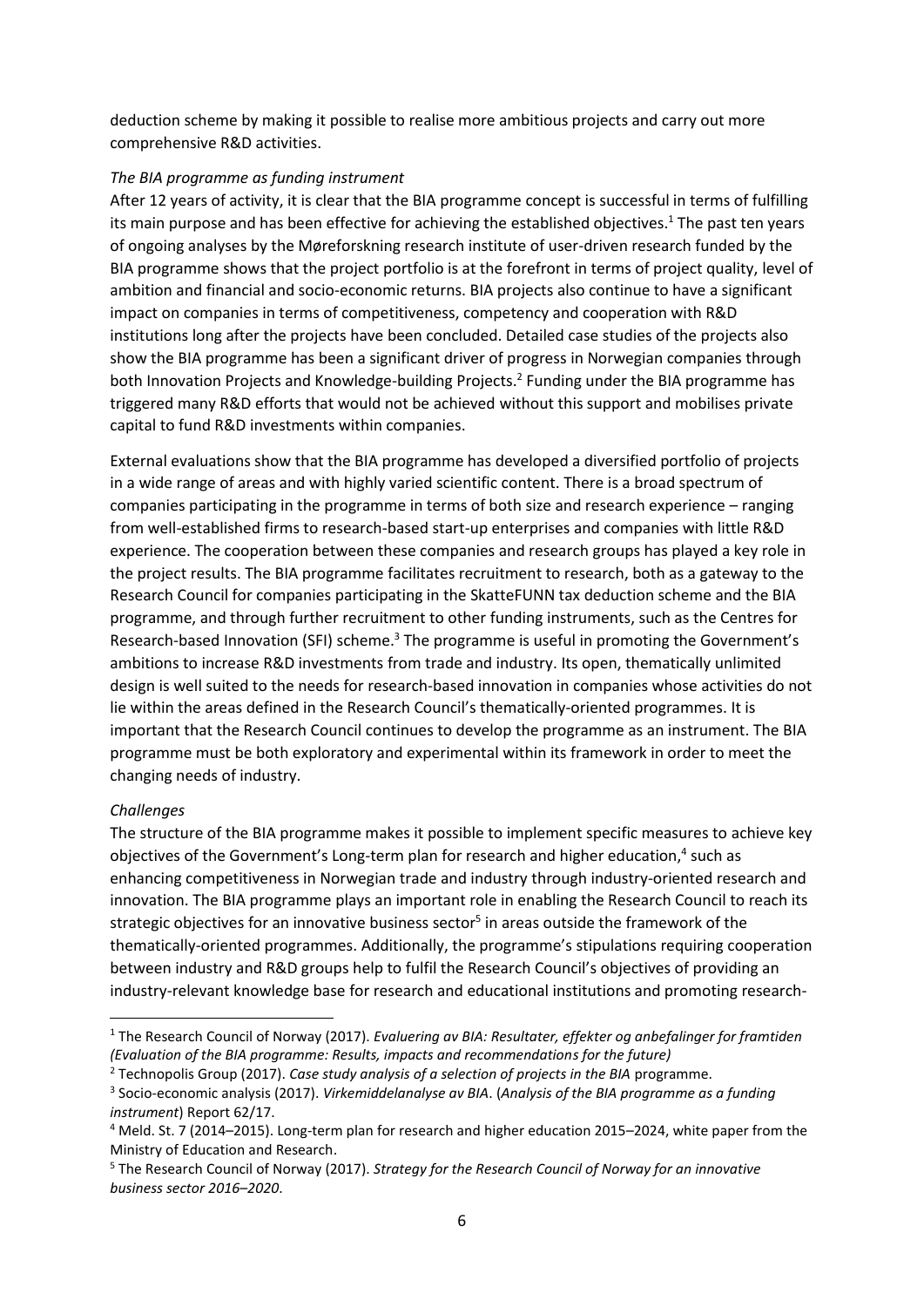based innovation in industry. The programme may also find solutions for key challenges set out in the Research Council's strategy for sustainable societal and industrial development<sup>6</sup>. Norway needs a diversified business sector that is competing for the knowledge needed to ensure a successful transition to a more diverse, greener and socially responsible economy.

Over the years, the BIA programme has evolved from being seen as a supplement to the Research Council's thematically-oriented programmes, into a position as the Council's primary instrument for user-driven research. Further refinement of the BIA programme must still be coordinated with other programmes and funding instruments at the Research Council, not least when considering the launch of new initiatives. The programme's open, thematically unlimited structure provides a particularly good starting point for encouraging participation across different sectors and subject areas. Thus, the BIA programme is able to encourage a broad spectrum of Norwegian trade and industry to seek innovation in areas that are of major importance to society, and where the challenges open the door to new market opportunities. One example can be found within sustainability, climate and the environment, where industry's efforts to bring forward innovative, green solutions is vital to the development of a more sustainable welfare society.

The diversity of the BIA project portfolio and the broad range of the programme's target group present an ongoing challenge to continuously adapt the working methods and means for mobilisation, applicant guidance, project selection and project follow-up.

### <span id="page-7-0"></span>**3 Objectives for the programme**

 $\overline{\phantom{a}}$ 

The BIA programme is designed to help Norwegian trade and industry to promote innovation and value creation in a competitive framework that is increasingly being shaped by international markets and global societal challenges. The BIA programme is to provide an arena for enhancing both the breadth and the quality of the research conducted in the industrial sector. The programme is to complement existing industry-oriented thematic programmes and other instruments for industryoriented research in Norway and the EU.

The BIA programme is targeted towards Norwegian companies that are motivated to carry out resource-intensive R&D projects to generate innovation. The programme supports both the development of new, knowledge-based trade and industry and the renewal and restructuring of established trade and industry. The programme's support schemes are subject to international regulations for public R&D funding. These entail limits on the aid intensity as well as requirements that funding from the Research Council is to facilitate R&D activity, and lead to R&D results that companies could not otherwise be expected to achieve on their own. The BIA programme is to provide funding for companies in areas not covered by the Research Council's overall portfolio of programmes and funding instruments.

Participation in the BIA competitive arena is contingent on collaboration between companies and R&D partners. This, combined with the freedom to choose thematic areas and partners based on company-internal business and R&D strategies, sets the stage for research-based innovation.

<sup>6</sup> The Research Council of Norway (2017). *Research for Sustainable Societal and Industrial Development*. The Research Council of Norway's Strategy for Sustainability, 2017–2020.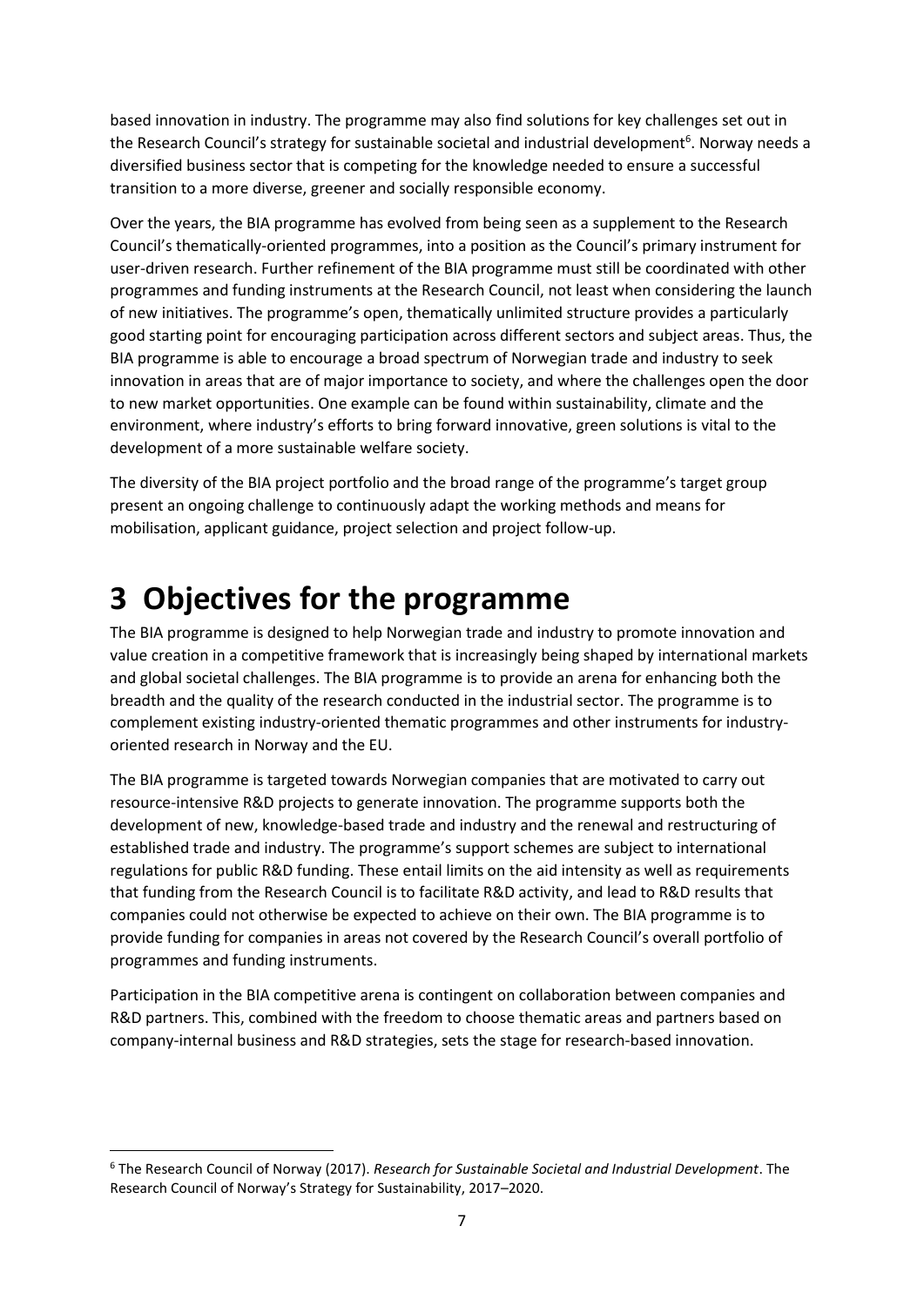### <span id="page-8-0"></span>**3.1 Primary objective**

Within the scope of its responsibility, the BIA programme seeks to promote the greatest possible sustainable value creation in Norwegian trade and industry through research-based innovation in companies and the R&D groups with which they cooperate.

### <span id="page-8-1"></span>**3.2 Secondary objectives**

Using project funding and other measures, the programme will promote:

- new or greatly improved processes, products, services and business models;
- more green innovation for sustainable restructuring of industry;
- greater cooperation on innovation between companies and R&D institutions and among companies;
- new international partnerships;
- new participants and enhanced collaborations in R&D projects;
- increased awareness among companies and investors about R&D as a competitive advantage;
- use of private capital to generate innovation in companies;
- development of innovation-oriented R&D expertise in Norwegian trade and industry;
- Development of industry-relevant expertise in Norwegian R&D institutions.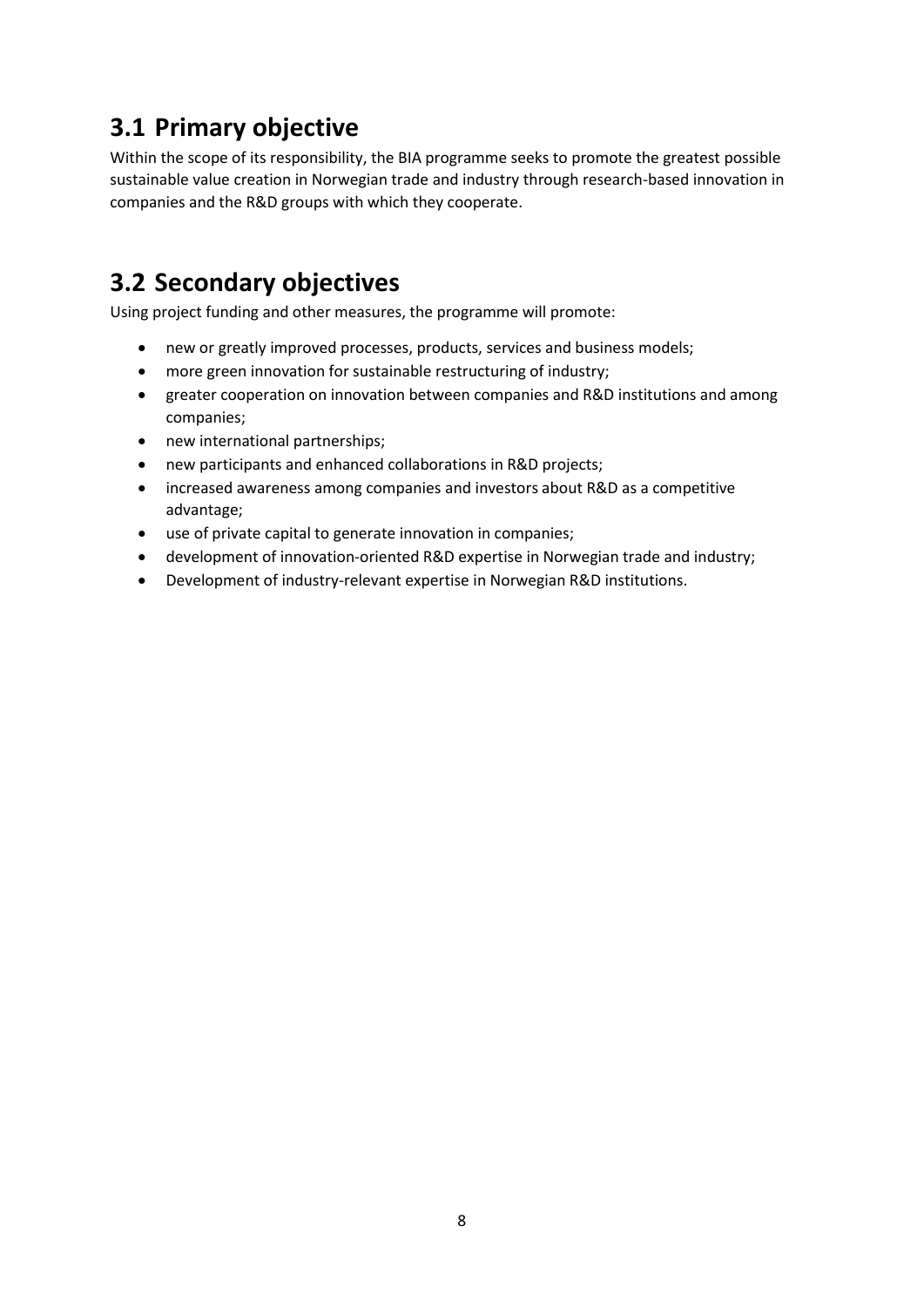### <span id="page-9-0"></span>**4 Thematic and scientific priority areas**

#### *Scientific scope*

The BIA programme gives priority to projects that are initiated by industry actors and are motivated by the companies' own strategies and needs. The BIA programme focuses on areas that are not covered under any of the Research Council's thematically oriented programmes.

#### *Sustainability perspectives*

Within the scope of its objectives and framework, the BIA programme will use the funding instruments at its disposal to facilitate industrial development that enhances sustainability and increases green competitiveness. The societal challenges involved in the shift towards increased sustainability, including the introduction of a circular economy focused on zero-/low emissions and recycling, entail both problems and opportunities for trade and industry. Research-based innovation can help companies to develop goods and services and solutions to societal challenges that also safeguard future sustainable growth and competitiveness.

#### *Enabling technologies*

Enabling technologies, advanced production processes, biotechnology, nanotechnology, ICT-based services and digitalisation are key drivers of innovation and value-creation within and outside the resource-based industries. Under the BIA programme, the development and use of these technologies is a key R&D area that extends across sectors and branches of industry. These technologies pave the way for the emergence of new industrial areas as well as expansion of existing areas, and must be further developed individually and in interaction with other disciplines, industrial actors and users.

#### *International cooperation and the EU framework programmes*

Norway participates actively in European and bilateral R&D cooperation. International cooperation enhances the quality of research, increases competitiveness and access to markets for industry, and helps to solve major societal challenges. The Horizon 2020 framework programme opens up opportunities to reinforce restructuring processes in industry. The criteria, competitive focus and project follow-up used under the programme will be designed to qualify BIA-funded projects for participation in relevant areas of Horizon 2020. The BIA programme will continue its cooperation with the Research Council's advisory services for Horizon 2020 for the purpose of ensuring that the programme's target group is able to take advantage of the opportunities for international project funding and network-building.

### <span id="page-9-1"></span>**5 Priorities for structuring the research effort**

The BIA programme is one of the largest programmes at the Research Council. It is important to the allocating authorities and the Research Council alike that the programme is an effective and crucial funding instrument for mobilising Norwegian trade and industry to increase investment in R&D as well as for demonstrating the significance of R&D for innovation and competitiveness.

#### *Encouraging wider participation of BIA target groups in ambitious R&D projects*

The BIA programme facilitates dialogue and creates meeting places in order to encourage its target groups to seek wider participation in ambitious R&D projects and to enter into collaborative efforts across sectors and subject areas. This helps to increase the level of aspiration for R&D cooperation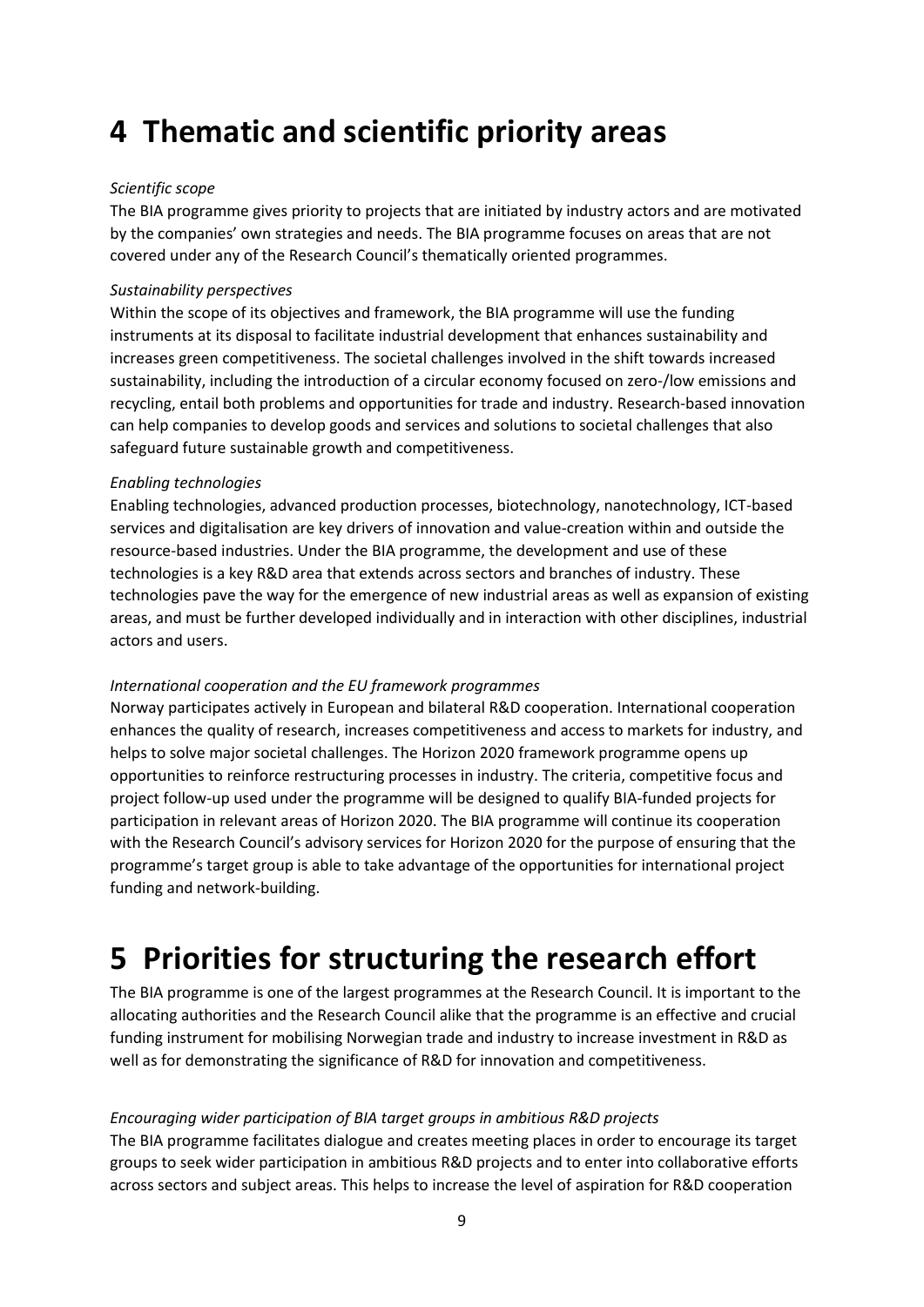on innovation, to attract new participants and to reinforce collaborative ties in R&D projects. The BIA programme will typically award funding to ambitious projects that place extraordinary demands on the project participants, such as projects that require binding R&D cooperation over a period of several years. The BIA programme will expand its efforts to increase participation in interdisciplinary projects, green innovation and ICT-based service innovations.

The content and cooperative relationships involved in this type of project take time to develop. The programme will therefore seek to encourage such processes, for example by providing support for networks linking trade and industry with R&D institutions, applicant conferences and further development of project concepts with the help of the Research Council's various mobilisation instruments. As the programme does not have a specific industrial or technological focus, it is important to establish meeting places that promote the exchange of experiences, network-building and collaboration. Industry organisations, clusters and users in the public sector can play a vital role in this context. This will be particularly relevant for new areas with great potential for value creation and new industrial development and areas that require more extensive collaboration and more integrated approaches than can be expected to be established in an ordinary project application process.

Communication activities in connection with the BIA programme are designed to promote research as a driver of value creation and competitiveness, and are carried out in cooperation with communication advisers at the Research Council.

#### *Types of support*

The BIA programme's open competitive arena for innovation projects targeted towards trade and industry is its most important activity for achieving programme objectives. This arena must be further developed to ensure that the programme continues to attract high-quality grant proposals. To succeed, the BIA programme must provide attractive and stable funding to Norwegian trade and industry and issue annual calls for proposals and a budget framework that is large enough to encourage companies to seek funding. The programme will therefore award most of its available funding in the open competitive arena and attaches importance to:

- funding projects that require expertise and resources beyond those possessed by the companies on their own;
- projects that entail a higher level of risk than the companies may be expected to take on alone;
- ensuring that funding criteria and application requirements enable companies to focus on their own strategies and priorities;
- employing a selection process in which the best quality projects are selected, independent of thematic area or branch of industry;
- ensuring that the projects awarded funding continue to maintain a focus on value creation.

In addition to Innovation Projects, the BIA programme will employ other project types that can lay a foundation for future innovation and value creation in both the short and the long term. The programme will use Knowledge-building Projects to generate new industry-relevant expertise in Norwegian R&D institutions and strengthen collaborative relationships between trade and industry and R&D groups, thereby paving the way for future R&D activity in companies, and capacity-building and researcher training among R&D groups.

The knowledge needs of the BIA programme's target group are extensive and diverse, and the programme can therefore not operate the same type of open arena for funding of Knowledge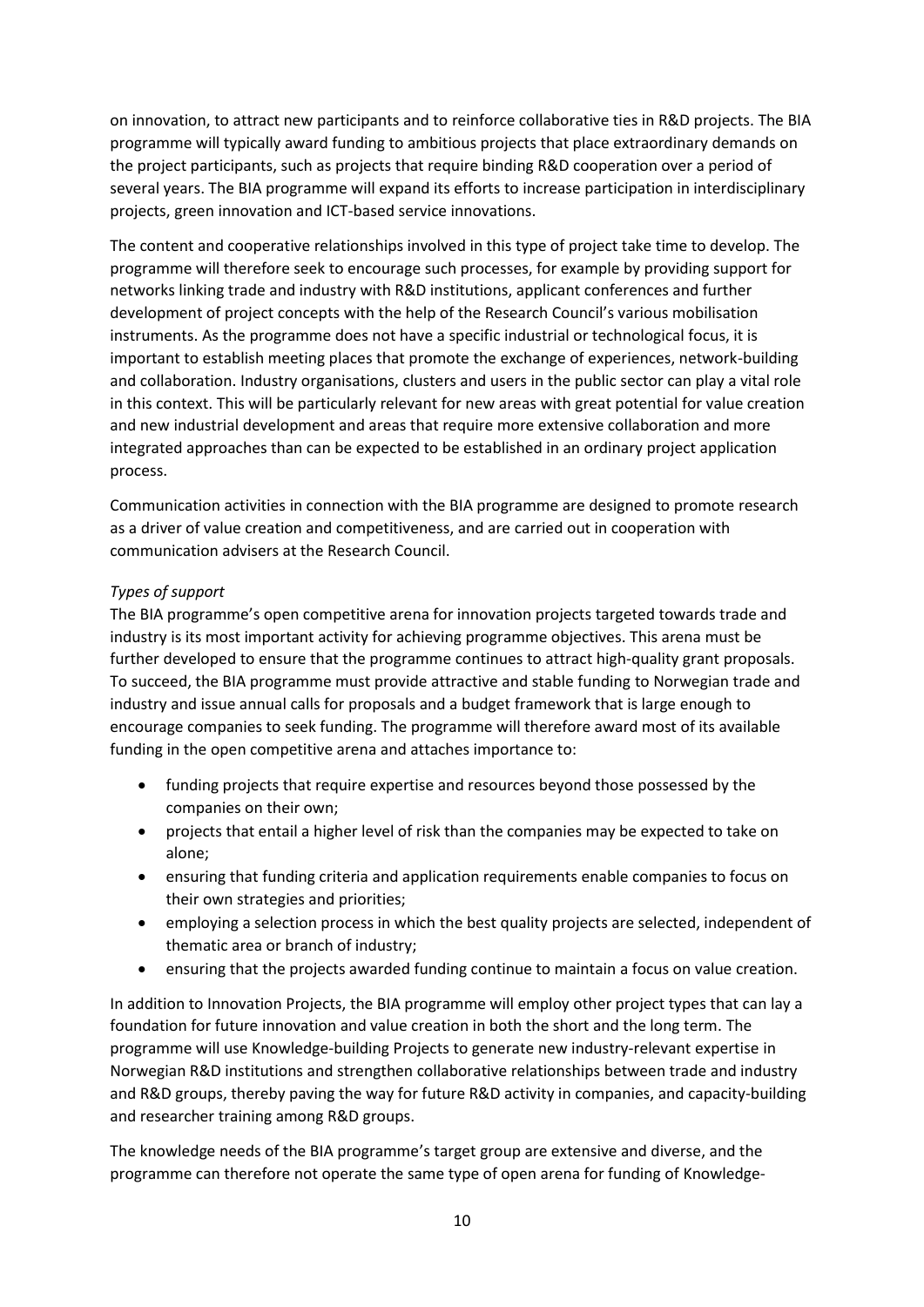building Projects as it does for Innovation Projects. Other funding instruments and support schemes at the Research Council, such as the thematically oriented research programmes and the Centres for Research-based Innovation (SFI) scheme, will be more important for long-term competence-building in many disciplines of relevance to BIA target groups than the BIA programme itself.

In 2016, the Ministry of Trade, Industry and Fisheries agreed to test the implementation of a new, flexible type of support under the BIA programme (BIA-X) to support areas with a special need for coordinated, broadly focused knowledge development and research activity. The trial period for the BIA-X scheme has been set for five years. The trial scheme is designed to strengthen the business sector's capacity to restructure, to promote technology and knowledge transfer between sectors and to create added value beyond what can be achieved using existing instruments. Experience from the two first calls for proposals in 2016 and 2017 were positive and the trial will be continued.

The BIA programme will continue to experiment with work methods and forms of support that can help to lead to innovation in areas in which the industrial potential has only been realised to a small extent thus far, in which the need for restructuring is critical or in which there is little tradition for research-based innovation.

The BIA programme will also experiment with new types of support in order to meet the everchanging needs and challenges of society and the business sector. For example, various types of project funding can be further developed or supplemented with specific measures to promote more rapid commercial implementation of project results and/or optimal use of resources.

The programme will refine its activities to ensure that applicants and project participants achieve optimal results from their involvement in various phases under the programme. This will include:

- providing advice on project concepts and project outlines to help to improve project proposals;
- arranging contract negotiation and start-up meetings to help to reinforce the strategic basis for the R&D projects within the companies and to facilitate effective cooperation between project participants;
- following projects up closely via status meetings in order to contribute to effective project implementation and maintain focus on innovation potential and realisation of value creation, thereby ensuring that these remain the basis for prioritising R&D activities;
- funding networking measures to create meeting places for projects and project participants to exchange experience and disseminate research results and best practice, thereby laying the foundation for new initiatives and collaborative relationships.

Eurostars is a joint programme between EUREKA and the European Commission designed to strengthen R&D-performing small and medium-sized enterprises. The programme is open to all SMEs, regardless of branch of industry, sector or technology area. The objective of the Eurostars project must be to develop a new product, process or service. The BIA programme provides funding for the Eurostars Programme to help Norwegian R&D-intensive SMEs to benefit optimally from the Eurostars Programme, under which project financing is shared by the Research Council and the EU. The Eurostars Programme issues calls for proposals in two funding rounds each year, and the BIA programme will issue Eurostars calls alongside its own calls.

The ERA-NET scheme is a collaborative effort between research-funding organisations in Europe which, with the support of the EU Framework Programme, issue joint calls for R&D project proposals within a specific thematic area. The BIA programme participates in a limited number of ERA-NET projects.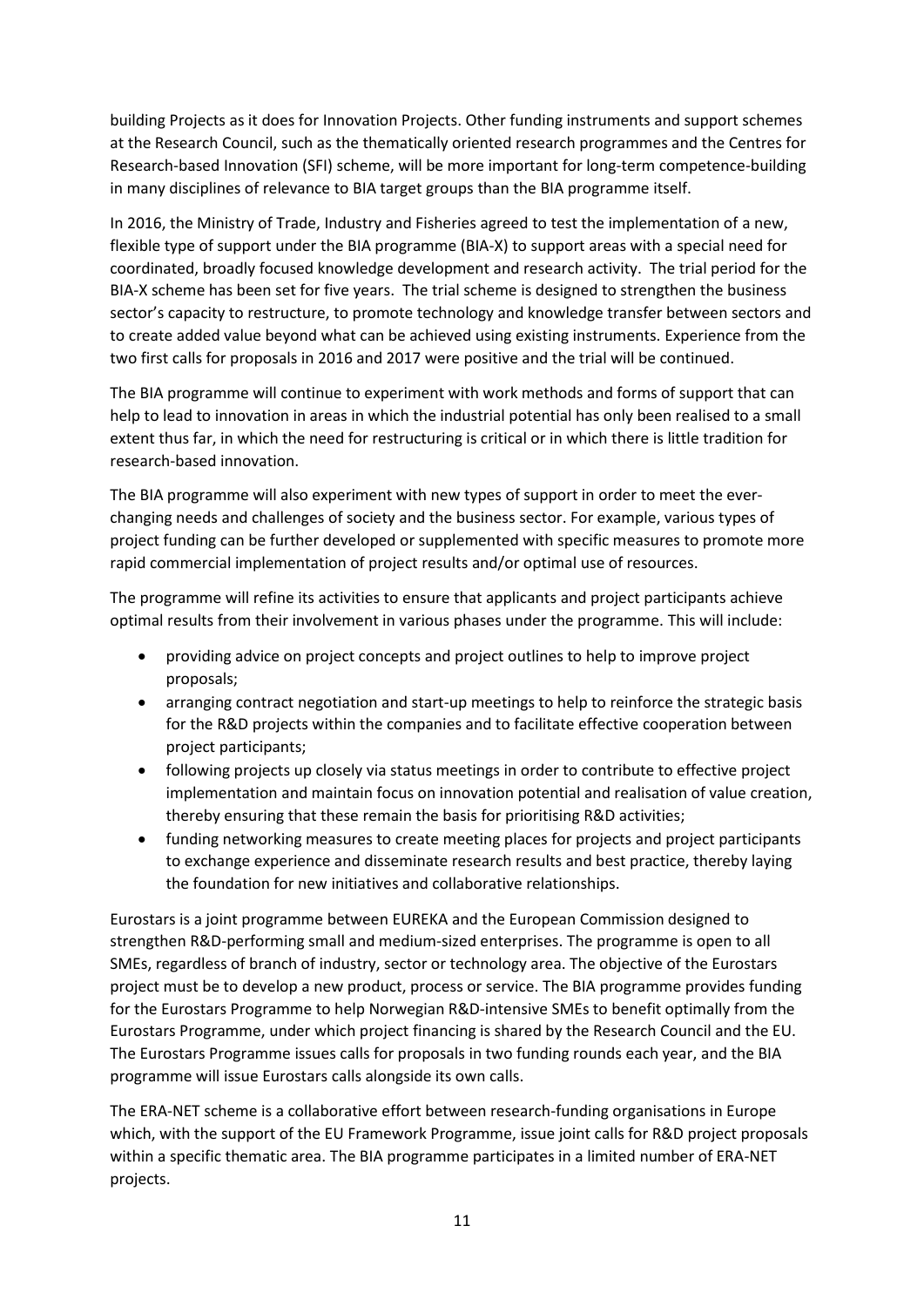### <span id="page-12-0"></span>**6 Cooperation with related instruments**

The BIA programme will continue to be a complementary initiative to existing thematic research programmes at the Research Council and to the SkatteFUNN tax deduction scheme. Changes in the BIA programme portfolio entail that the BIA programme's scope and interfaces with other programmes are continually shifting, which in turn necessitates that its complementarity is managed in an increasingly dynamic way. One result of this has been more extensive interaction between the BIA programme and other programmes. In the past, interaction was largely related to advising applicants and directing grant applications to the correct programme. Now, more effort is being invested in joint information activities and efforts to increase participation, and in coordinated planning with respect to the timing and delimitation of calls for proposals.

The BIA programme will continue to develop its cooperation with other programmes in order to provide a better service to companies during their contact with the Research Council. This may include rapid feedback on project concepts, as well as professional advice and financial assistance for the development of more comprehensive project initiatives.

On several occasions, the BIA programme has offered the use of its administration and procedures for application processing and prioritisation in connection with special funding announcements (which were not part of the programme's ordinary budget), thereby facilitating the effective handling and quality assured processing of grant applications submitted under more specific initiatives. This experience has equipped the BIA programme to take general responsibility for preparing and implementing time-limited and thematically-restricted industry-oriented research initiatives. The BIA programme has a collaboration agreement with the Biotechnology for Innovation programme (BIOTEK2021) to administer BIOTEK2021 funding for Innovation Projects for the Industrial Sector. Similar types of cooperation with other programmes are possible as well, and the BIA programme also covers Innovation Projects for programmes that do not have funding reserved for such projects (e.g. the IKTPLUSS initiative for ICT and digital innovation).

The BIA programme also works together with other public agencies within the research and innovation system, including Innovation Norway, the Norwegian Industrial Property Office and the Industrial Development Corporation of Norway (SIVA). Companies participating in BIA-funded projects can also benefit from the various support schemes under these agencies (e.g. for innovation contracts, internationalisation activities, patent advisory services, catapult initiatives) in their efforts to realise innovations and ensure utilisation of project results. On an international level, the BIA programme will focus on collaboration with EU-funded programmes and the Eurostars Programme.

# <span id="page-12-1"></span>**7 Anticipated results, impacts and societal outcomes**

The BIA programme seeks to promote the greatest possible sustainable value creation in Norwegian trade and industry through research-based innovation in companies and the R&D groups with which they cooperate. The Research Council's activities, efforts and strategies must be designed to enable participants in the BIA programme (companies, R&D groups and other organisations) to implement activities that overall will generate results and help to achieve the programme's intended impacts and societal outcomes, and thereby realise the primary objective of the programme.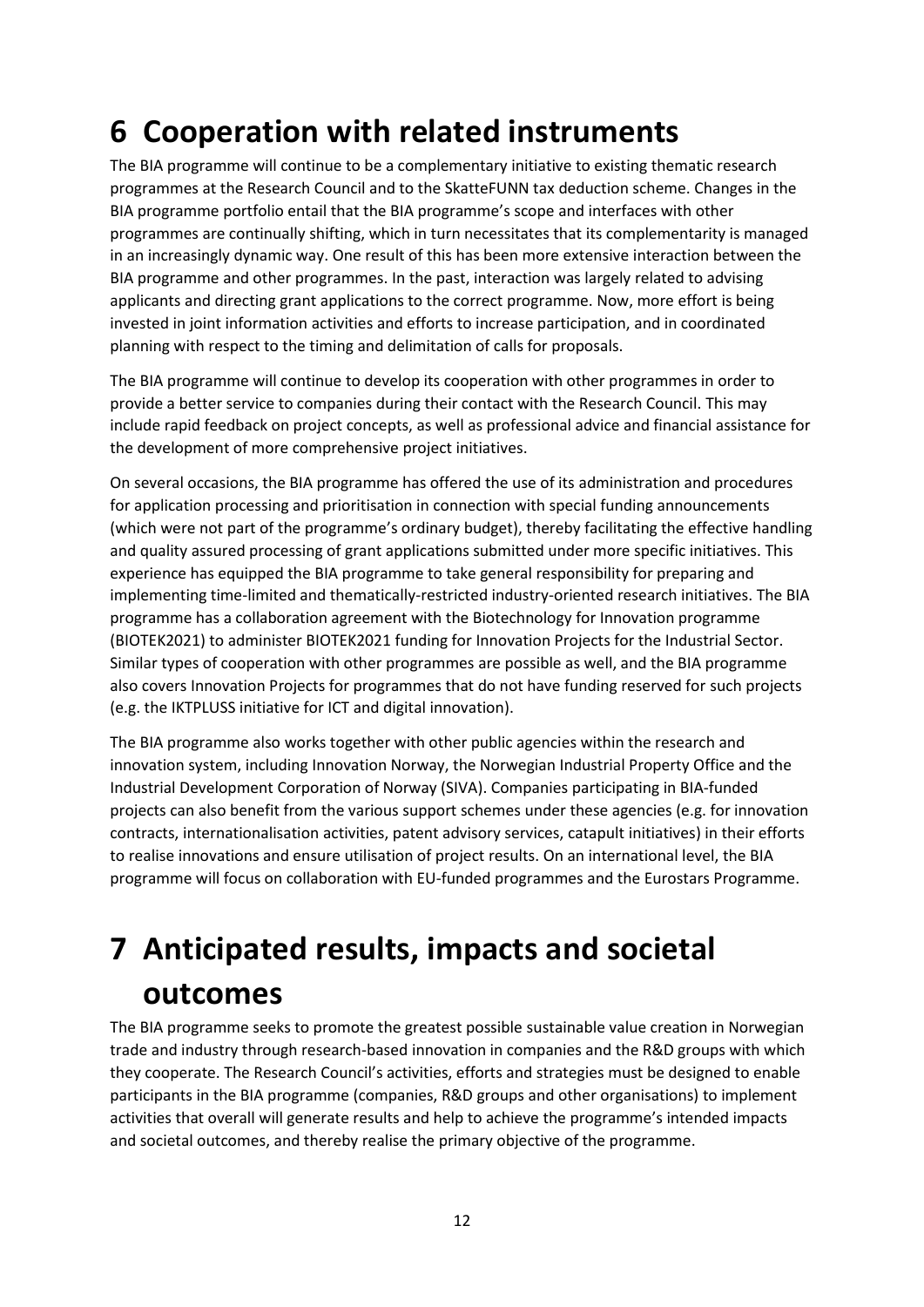The BIA programme will employ the Research Council's general quantifying mechanisms and programme-specific performance indicators to measure and assess whether the programme is on course in achieving its objectives. Innovation Projects, which make up the majority of the BIA project portfolio, are regularly evaluated by external research groups. The degree of anticipated value creation is measured at project start-up, project completion and four years after project completion. This makes it possible to measure project results in the short term and project impact over a longer period. The performance measurement has been developed and quality assured over 20 years. In addition, the BIA programme will regularly review the entire project portfolio by mapping out the results based on progress and final reports. This makes it possible for the Research Council and its governing bodies to assess the programme on an ongoing basis. Other external evaluations, such as the analysis of funding instruments, case studies of projects and impact analyses will be conducted as needed and in keeping with the Research Council's guidelines for research programmes.

Figure 1 below shows a simplified version of the BIA Programme logic model.

The activities of participants in the BIA programme are to generate direct **results**. Figure 1 shows that project results are expected to take the form of increased R&D cooperation, innovation and innovation-oriented competency, among others. These results are to generate **impacts,** such as increased benefits for consumers and end-users in the private and public sectors, and changes in behaviour and practices such as an increased focus on research-based innovation. The results and impacts are to lead to longer-term changes at the societal level – these are **societal outcomes** in the form of increased value-creation, renewal in trade and industry, green transformation and a more knowledge-based industrial sector.

The success of the BIA programme depends not only on the results achieved by the projects receiving funding, but also on the impact of project participation, project implementation and other programme measures and on the capacity of companies and R&D groups to innovate, build competence and cultivate valuable partnerships. The programme will continue to develop criteria for use in evaluating projects. The programme will define criteria and success indicators that will be followed up through the administration of the programme as well as in annual action plans. These activities will enable the BIA programme to build a balanced project portfolio in relation to its broad target group and thematically neutral framework. The methods used for project selection will be reviewed on a continual basis to ensure a fair competition for funding among the various categories of applicants, project participants and subject areas.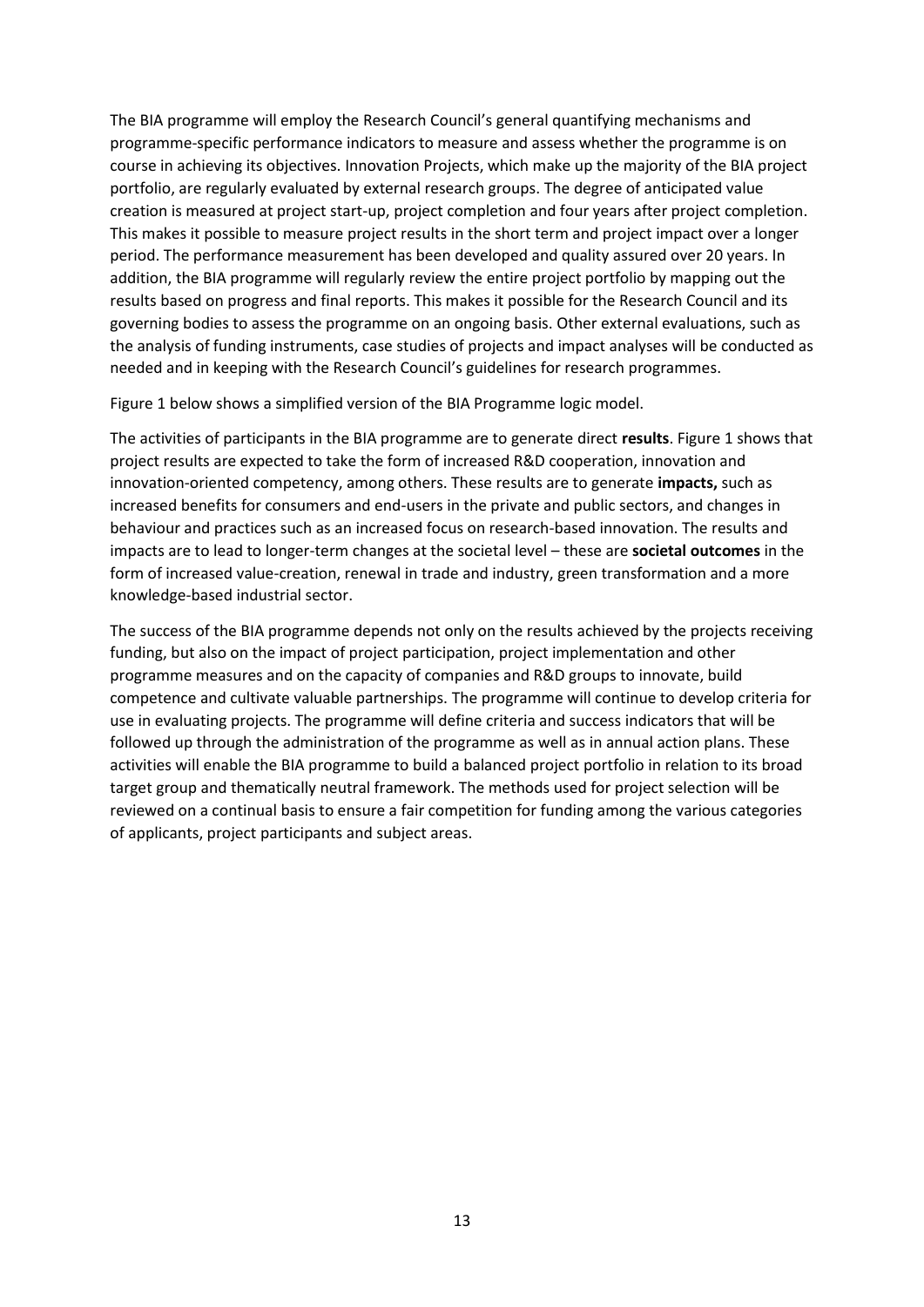#### Figure 1: BIA Programme logic model (simplified version).

Primary objective **Secondary** objectives

| Research<br><b>Council</b><br><b>Activities</b>                                | <b>Activities by</b><br>participants                                                                  | <b>Results</b>                                                                                           | Impact                                                                                                      | <b>Societal</b><br>outcomes                                                                       |
|--------------------------------------------------------------------------------|-------------------------------------------------------------------------------------------------------|----------------------------------------------------------------------------------------------------------|-------------------------------------------------------------------------------------------------------------|---------------------------------------------------------------------------------------------------|
| Mobilize<br>companies to<br>research and<br>carry out funding<br>announcements | Apply for project<br>funding                                                                          | New or greatly<br>improved sustainable<br>processes, products,<br>services and business<br>models        | Increased investment in<br>research-based innovation in<br>trade and industry                               | Increased value<br>creation in trade<br>and industry                                              |
| Process<br>applications                                                        | Carry out<br>ambitious<br>projects                                                                    | Greater cooperation<br>on innovation<br>between companies<br>and R&D institutions<br>and among companies | A higher level of aspiration and<br>expertise in the companies' own<br>R&D activity                         | Renewal of<br>established<br>trade and<br>industry and the<br>creation of new<br>industrial areas |
| Follow projects<br>up closely                                                  | Participate in<br>national and<br>international<br>networks<br>between<br>companies and<br>R&D groups | New participants and<br>enhanced<br>collaboration in R&D<br>projects                                     | More green innovation for<br>sustainable restructuring of<br>industry                                       | Transition to a<br>greener, more<br>sustainable<br>trade and<br>industry                          |
| Further develop<br>the application<br>process, criteria<br>and direction       | Disseminate and<br>share knowledge<br>and research<br>results                                         | Use of private capital<br>to generate<br>innovation in<br>companies                                      | More high-quality, industry-<br>relevant competency in national<br>R&D groups                               | A more<br>knowledge-<br>based industrial<br>sector                                                |
| Experiment with<br>new types of<br>support                                     | Participate in<br>competence-<br>building<br>measures                                                 | New international<br>partnerships                                                                        | More internationally competitive<br>trade and industry                                                      |                                                                                                   |
|                                                                                | Commercialisatio<br>n preparation                                                                     | New innovation-<br>oriented expertise in<br>Norwegian trade and<br>industry                              | Major benefits from project<br>results for consumers and end-<br>users in the private and public<br>sectors |                                                                                                   |
|                                                                                |                                                                                                       | New industry-relevant<br>expertise in<br>Norwegian R&D<br>institutions                                   | Increased sharing and transfer of<br>knowledge between sectors                                              |                                                                                                   |
|                                                                                |                                                                                                       |                                                                                                          | New knowledge-based jobs and<br>value chains                                                                |                                                                                                   |
|                                                                                |                                                                                                       |                                                                                                          | More private investment in<br>innovative, research-based                                                    |                                                                                                   |

industry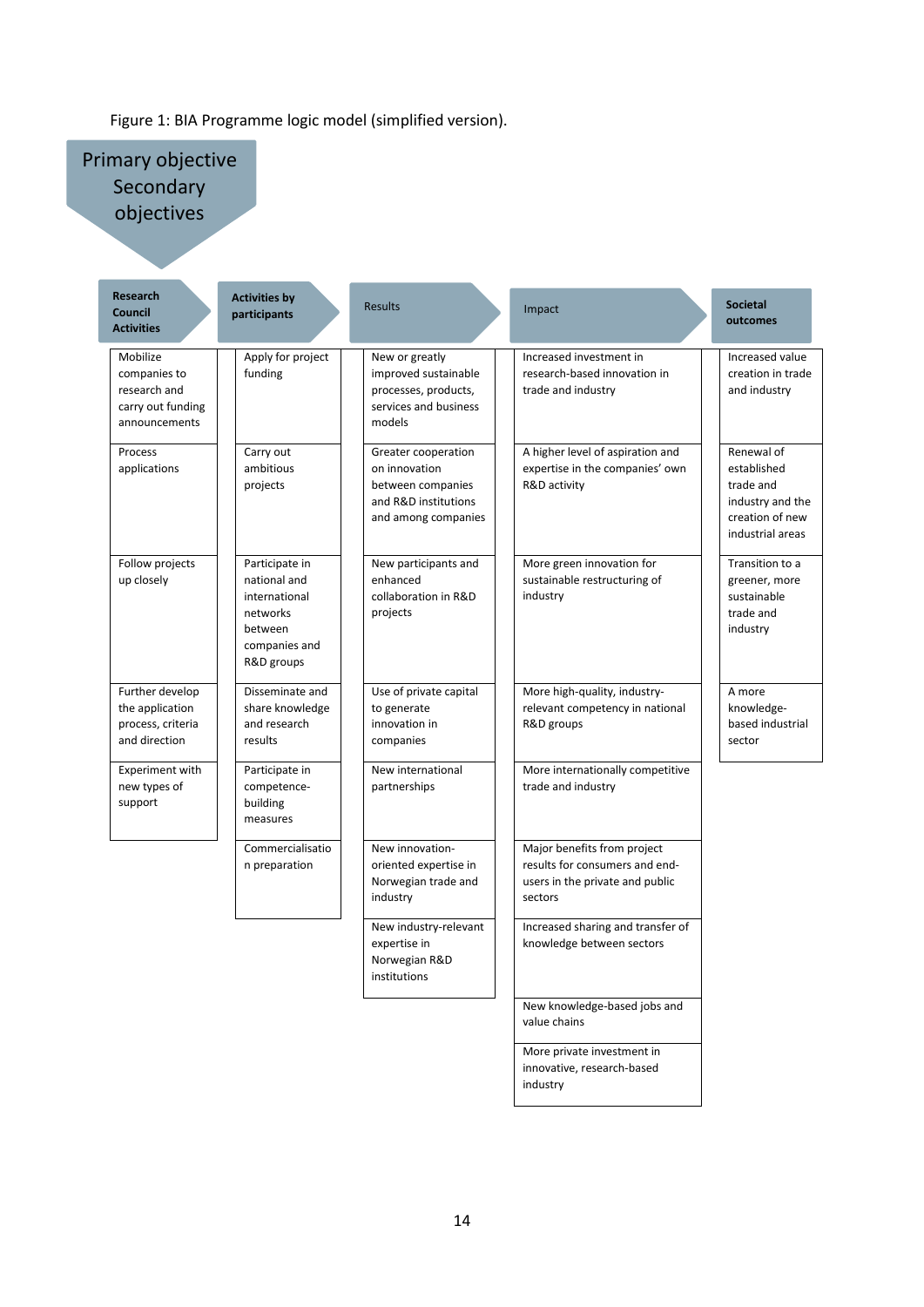### <span id="page-15-0"></span>**8 Resources and budget**

By its design and mission, the BIA programme must have basic funding on a large enough scale to provide a permanent incentive for increased R&D investment within its comprehensive sphere of responsibility. If the BIA programme is to be considered a relevant partner for realising R&D projects that involve significantly higher risk and greater complexity than companies would be capable of handling on their own, it must be in a position to issue calls for proposals with substantial funding on a regular basis. A budget at the level of the 2017 budget (NOK 650 million) will allow the programme to issue one major funding announcement for Innovation Projects each year. This provides a stability that is essential for trade and industry. The budget must also be of a magnitude sufficient to prevent a situation in which the programme is forced to reject a high proportion of good project proposals.

Continued budget growth is required if the programme is to respond to the need for increased R&D activity, i.e. if the scope of the programme is extended to encompass more innovation across established industries or disciplines, or to deal with pressing societal challenges. Based on the Research Council's input to the Government's long-term plan for research in 2017, the BIA programme seeks to increase its budget to NOK 800 million. A larger budget framework would enable the BIA programme to issue calls for proposals for Innovation Projects twice a year.

For the BIA programme to succeed in achieving its objectives, it must have an adequate basic budget at its disposal. This is essential to be able to provide a competitive arena that can attract and support a sufficiently diverse portfolio of projects and wide range of innovations. Given appropriate budgetary parameters, the BIA programme would be able to carry out tasks beyond maintaining an open competitive arena for Innovation Projects. For example, a relevant task in this context would be to provide project funding enabling Norwegian companies to participate actively in international R&D programmes such as the Eurostars Programme.

With extra allocations, in addition to the necessary basic funding, the BIA programme can continue to undertake specific tasks such as time-limited initiatives to build a portfolio of innovation-oriented activities in new areas with major industrial potential (BIA-X), cf. the current five-year trial scheme.

### <span id="page-15-1"></span>**9 Governance and organisation**

The programme will be governed in keeping with the general terms of reference for programme boards. The breadth of the BIA programme's target group and project portfolio must be reflected in the composition of the programme board and programme administration. The BIA programme board consists of seven appointed members and two permanent deputies, who attend all meetings and in practice take equal part in the programme board's work. With nine members, the programme board can provide the desired scientific and industrial diversity.

The BIA programme administration must also be comprised of members that can manage the diversity of grant applications and projects as well as facilitate interaction with a large, highly diverse target group. The programme administration and the Research Council are required to ensure coordination with other relevant programmes and activities within and outside the Research Council.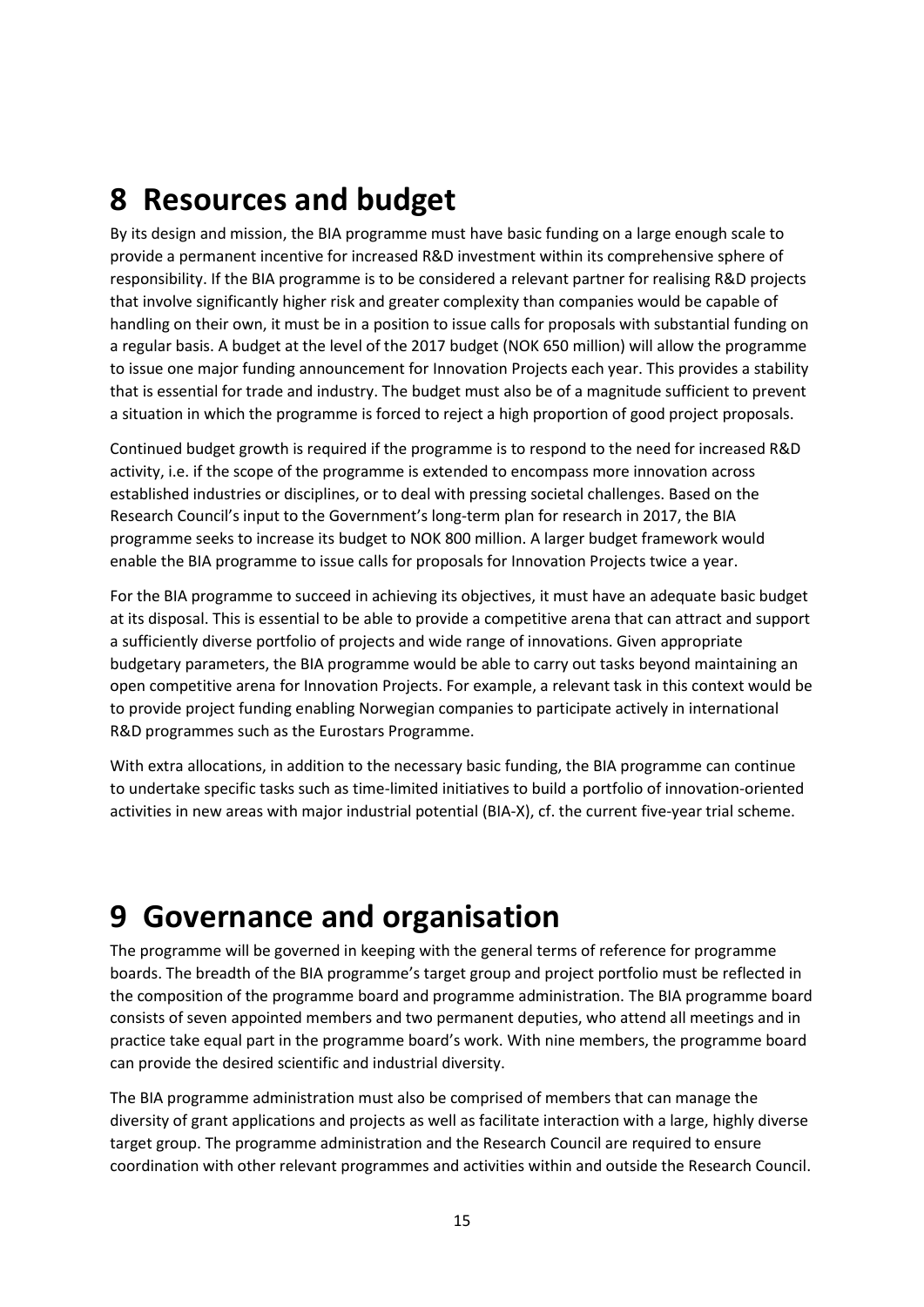The programme administration should therefore include members who also have other responsibilities at the Research Council. The programme administration has a special responsibility for finding working methods that facilitate the BIA programme's function as an open arena. Key challenges in this context will be to:

- encourage wide-ranging participation in grant applications, project concepts and cooperation forums;
- encourage R&D based innovation in areas in which there is little tradition for this;
- ensure that the competition for funding is managed in a reasonable and fair way;
- succeed in actively following up projects with a focus on the contribution of the R&D activity to achieving value creation and innovation.